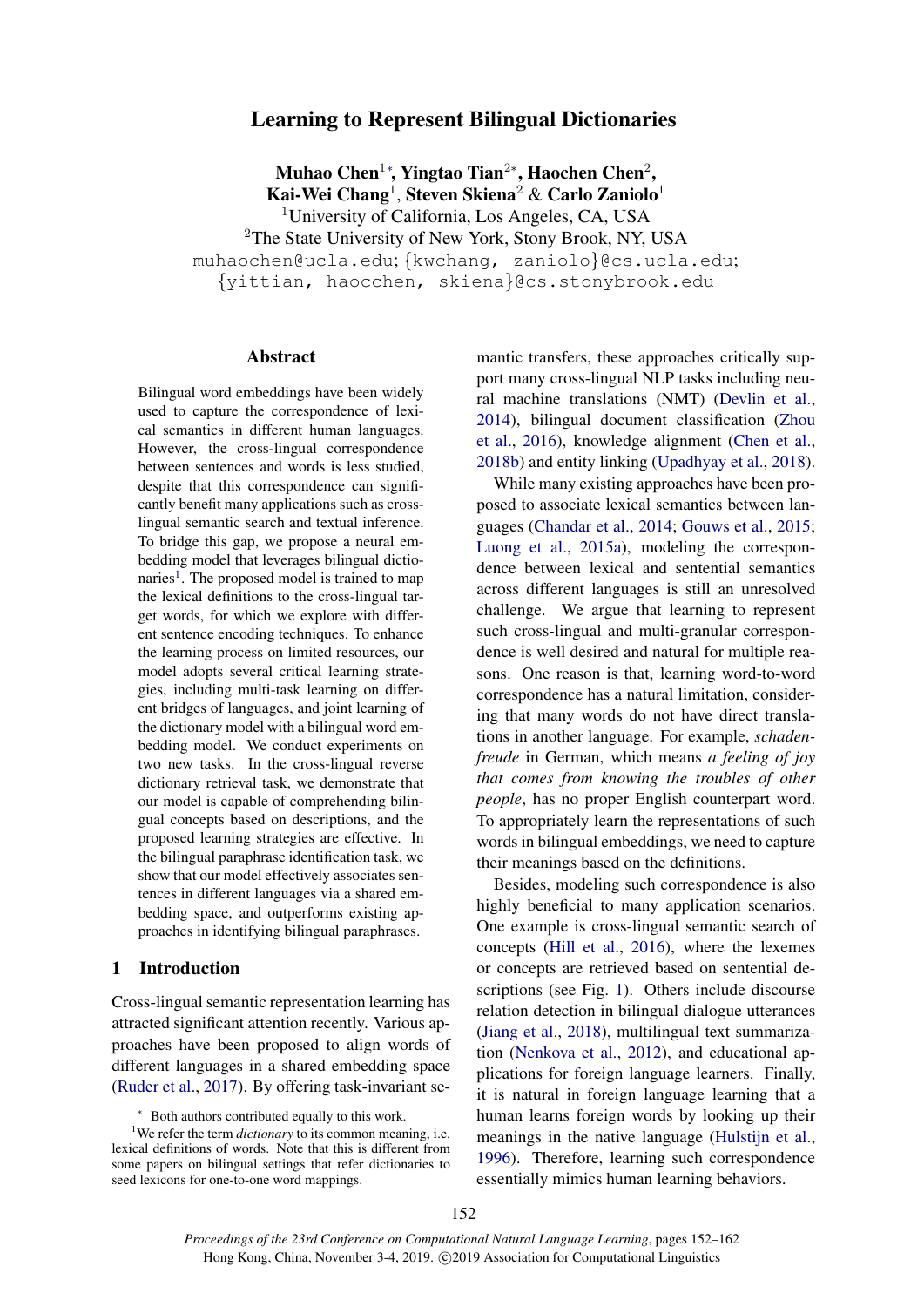<span id="page-1-0"></span>

Figure 1: An example illustrating the two cross-lingual tasks. The *cross-lingual reverse dictionary retrieval* finds cross-lingual target words based on descriptions. In terms of *cross-lingual paraphrases*, the French sentence (which means *any male being considered in relation to his father and mother, or only one of them*) describes the same meaning as the English sentence, but has much more content details.

However, realizing such a representation learning model is a non-trivial task, inasmuch as it requires a comprehensive learning process to effectively compose the semantics of arbitrary-length sentences in one language, and associate that with single words in another language. Consequently, this objective also demands high-quality crosslingual alignment that bridges between single and sequences of words. Such alignment information is generally not available in the parallel and seedlexicon that are utilized by bilingual word embeddings [\(Ruder et al.,](#page-10-0) [2017\)](#page-10-0).

To incorporate the representations of bilingual lexical and sentential semantics, we propose an approach to capture *the mapping from the definitions to the corresponding foreign words* by leveraging *bilingual dictionaries* The proposed model BilDRL (Bilingual Dictionary Representation Learning) first constructs a word embedding space with pre-trained bilingual word embeddings. Based on cross-lingual word definitions, a sentence encoder is trained to realize the mapping from literal descriptions to target words in the bilingual word embedding space, for which we investigate with multiple encoding techniques. To enhance cross-lingual learning on limited resources, BilDRL conducts multi-task learning on different directions of a language pair. Moreover, BilDRL enforces a joint learning strategy of bilingual word embeddings and the sentence encoder, which seeks to gradually adjust the embedding space to better suit the representation of cross-lingual word definitions.

To show the applicability of BilDRL, we conduct experiments on two useful cross-lingual tasks (see Fig. [1\)](#page-1-0). (i) *Cross-lingual reverse dictionary retrieval* seeks to retrieve words or concepts given descriptions in another language. This task is use-

ful to help users find foreign words based on the notions or descriptions, and is especially beneficial to users such as translators, foreigner language learners and technical writers using non-native languages. We show that BilDRL achieves promising results on this task, while bilingual multi-task learning and joint learning dramatically enhance the performance. (ii) *Bilingual paraphrase identification* asks whether two sentences in different languages essentially express the same meaning, which is critical to question answering or dialogue systems that apprehend multilingual utterances [\(Bannard and Callison-Burch,](#page-8-2) [2005\)](#page-8-2). This task is challenging, as it requires a model to comprehend cross-lingual paraphrases that are inconsistent in grammar, content details and word orders. BilDRL maps sentences to the lexicon embedding space. This process reduces the problem to evaluate the similarity of lexicon embeddings, which can be easily solved by a simple classifier. BilDRL performs well with even a small amount of data, and significantly outperforms previous approaches.

### 2 Related Work

We discuss two lines of relevant work.

Bilingual word embeddings. Various approaches have been proposed for training bilingual word embeddings. These approaches span in two families: off-line mappings and joint training.

The off-line mapping based approach fixes the structures of pre-trained monolingual embeddings, and induces bilingual projections based on seed lexicons [\(Mikolov et al.,](#page-9-6) [2013a\)](#page-9-6). Some variants of this approach improve the quality of projections by adding constraints such as orthogonality of transforms, normalization and mean centering of embeddings [\(Xing et al.,](#page-10-4) [2015;](#page-10-4) [Artetxe et al.,](#page-8-3) [2016;](#page-8-3) Vulić et al., [2016\)](#page-10-5). Others adopt canonical correlation analysis to map separate monolingual embeddings to a shared embedding space [\(Faruqui](#page-9-7) [and Dyer,](#page-9-7) [2014;](#page-9-7) [Doval et al.,](#page-9-8) [2018\)](#page-9-8).

Unlike off-line mappings, joint training models simultaneously update word embeddings and cross-lingual alignment. In doing so, such approaches generally capture more precise crosslingual semantic transfer [\(Ruder et al.,](#page-10-0) [2017;](#page-10-0) [Upadhyay et al.,](#page-10-2) [2018\)](#page-10-2). While a few such models still maintain separated embedding spaces for each language [\(Artetxe et al.,](#page-8-4) [2017\)](#page-8-4), more of them maintain a unified space for both languages. The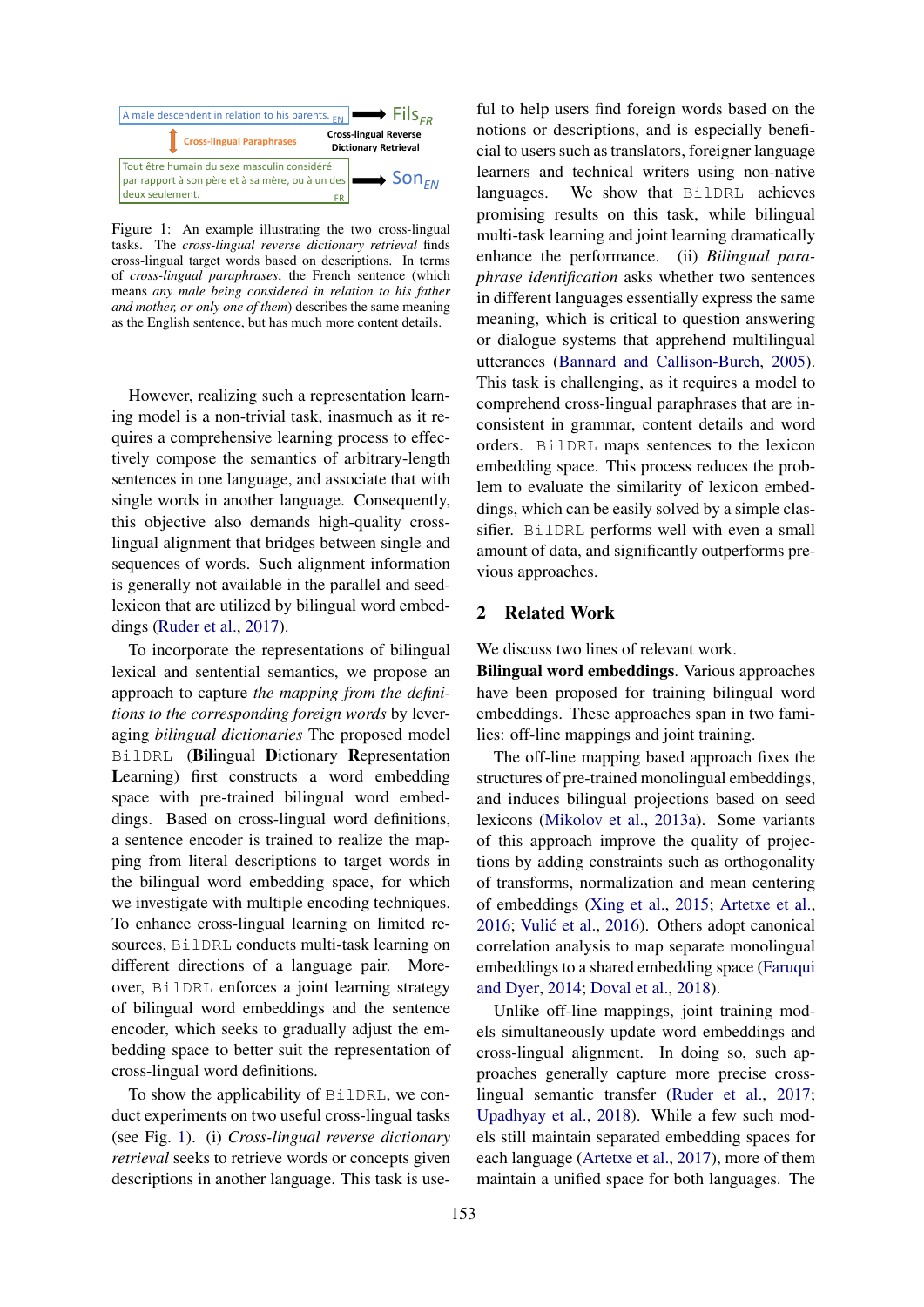cross-lingual semantic transfer by these models is captured from parallel corpora with sentential or document-level alignment, using techniques such as bilingual bag-of-words distances (BilBOWA) [\(Gouws et al.,](#page-9-1) [2015\)](#page-9-1), Skip-Gram [\(Coulmance](#page-8-5) [et al.,](#page-8-5) [2015\)](#page-8-5) and sparse tensor factorization [\(Vyas](#page-10-6) [and Carpuat,](#page-10-6) [2016\)](#page-10-6).

Neural sentence modeling. Neural sentence models seek to capture phrasal or sentential semantics from word sequences. They often adopt encoding techniques such as recurrent neural encoders (RNN) [\(Kiros et al.,](#page-9-9) [2015\)](#page-9-9), convolutional encoders (CNN) [\(Chen et al.,](#page-8-6) [2018a\)](#page-8-6), and atten-tive encoders (Rocktäschel et al., [2016\)](#page-10-7) to represent the composed semantics of a sentence as an embedding vector. Recent works have focused on apprehending pairwise correspondence of sentential semantics by adopting multiple neural sentence models in one learning architecture, including Siamese models for detecting discourse relations of sentences [\(Sha et al.,](#page-10-8) [2016\)](#page-10-8), and sequenceto-sequence models for tasks like style transfer [\(Shen et al.,](#page-10-9) [2017\)](#page-10-9), text summarization [\(Chopra](#page-8-7) [et al.,](#page-8-7) [2016\)](#page-8-7) and translation [\(Wu et al.,](#page-10-10) [2016\)](#page-10-10).

On the other hand, fewer efforts have been put to characterizing the associations between sentential and lexical semantics. [Hill et al.](#page-9-3) [\(2016\)](#page-9-3) and [Ji et al.](#page-9-10) [\(2017\)](#page-9-10) learn off-line mappings between monolingual descriptions and lexemes to capture such associations. [Eisner et al.](#page-9-11) [\(2016\)](#page-9-11) adopt a similar approach to capture emojis based on descriptions. At the best of our knowledge, there has been no previous approach to learn to discover the correspondence of sentential and lexical semantics in a multilingual scenario. This is exactly the focus of our work, in which the proposed strategies of multi-task learning and joint learning are critical to the corresponding learning process under limited resources. Utilizing such correspondence, our approach also sheds light on addressing discourse relation detection in a multilingual scenario.

# <span id="page-2-0"></span>3 Modeling Bilingual Dictionaries

We hereby begin our modeling with the formalization of bilingual dictionaries. We use  $\mathcal L$  to denote the set of languages. For a language  $l \in \mathcal{L}$ ,  $V_l$  denotes its vocabulary, where for each word  $w \in V_l$ , bold-faced  $\mathbf{w} \in \mathbb{R}^k$  denotes its embedding vector. A  $l_i$ - $l_j$  bilingual dictionary  $D(l_i, l_j)$  (or simply  $(D_{ij})$  contains dictionary entries  $(w^i, S_w^j) \in D_{ij}$ , in which  $w^i \in V_{l_i}$ , and  $S_w^j = w_1^j$  $j_1 \ldots w_n^j$  ( $w_i^j \in$ 

 $V_{l_j}$ ) is a cross-lingual definition that describes the word  $w<sup>i</sup>$  with a sequence of words in language  $l_i$ . For example, a French-English dictionary D(Fr,En) could include a French word *appetite ´* accompanied by its English definition *desire for, or relish of food or drink*. Note that, for a word  $w^i$ , multiple definitions in  $l_j$  may coexist.

BilDRL is constructed and improved through three stages, as depicted in Fig. [2.](#page-3-0) A sentence encoder is first used to learn from a bilingual dictionary the association between words and definitions. Then in a pre-trained bilingual word embedding space, multi-task learning is conducted on both directions of a language pair. Lastly, joint learning with word embeddings is enforced to simultaneously adjust the embedding space during the training of the dictionary model, which further enhances the cross-lingual learning process.

It is noteworthy that, NMT [\(Wu et al.,](#page-10-10) [2016\)](#page-10-10) is considered as an ostensibly relevant method to ours. NMT does not apply to our problem setting bacause it has major differences from our work in those perspectives: (i) In terms of data modalities, NMT has to bridge between corpora of the same granularity, i.e. either between sentences or between lexicons. This is unlike BilDRL that captures multi-granular correspondence of semantics across different modalities, i.e. sentences and words; (ii) As for learning strategies, NMT relies on an encoder-decoder architecture using end-toend training [\(Luong et al.,](#page-9-12) [2015b\)](#page-9-12), while BilDRL employs joint learning of a dictionary-based sentence encoder and a bilingual embedding space.

### 3.1 Encoders for Lexical Definitions

BilDRL models a dictionary using a neural sentence encoder  $E(S)$ , which composes the meaning of the sentence into a latent vector representation. We hereby introduce this model component, which is designed to be a GRU encoder with selfattention. Besides that, we also investigate other widely-used neural sequence encoders.

### 3.1.1 Attentive GRU Encoder

The GRU encoder is a computationally efficient alternative of the LSTM [\(Cho et al.,](#page-8-8) [2014\)](#page-8-8). Each unit consists of a reset gate  $r_t$  and an update gate  $z_t$ to track the state of the sequence. Given the vector representation  $w_t$  of an incoming item  $w_t$ , GRU updates the hidden state  $h_t^{(1)}$  $t^{(1)}$  as a linear combination of the previous state  $h_{t-}^{(1)}$  $t_{t-1}^{(1)}$  and the candidate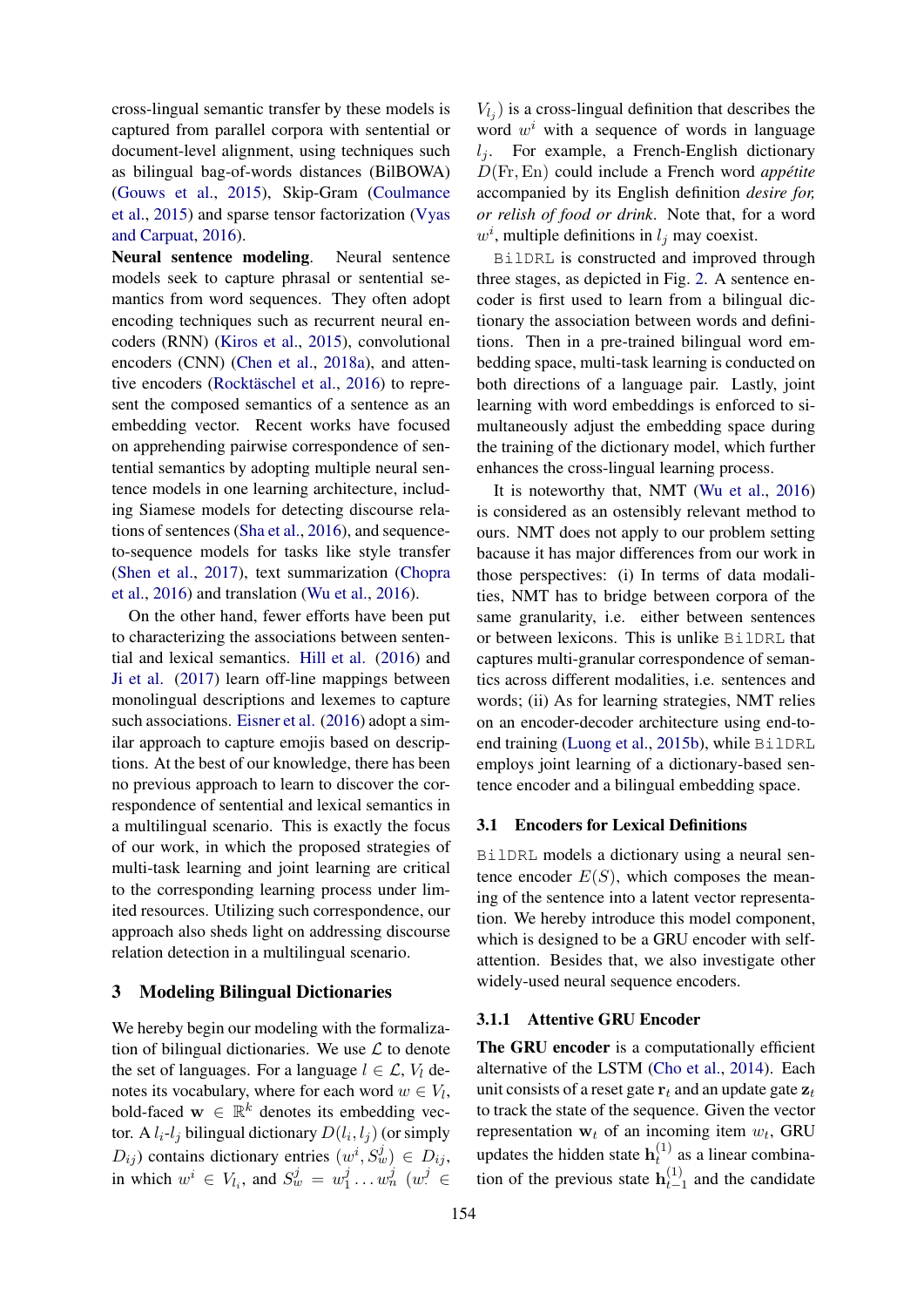<span id="page-3-0"></span>

Figure 2: Joint learning architecture of BilDRL.

state  $\tilde{\mathbf{h}}_t^{(1)}$  $t^{(1)}$  of the new item  $w_t$  as below.

$$
\mathbf{h}_t^{(1)} = \mathbf{z}_t \odot \tilde{\mathbf{h}}_t^{(1)} + (1 - \mathbf{z}_t) \odot \mathbf{h}_{t-1}^{(1)}.
$$

The update gate  $z_t$  balances between the information of the previous sequence and the new item, where  $M_z$  and  $N_z$  are two weight matrices,  $b_z$  is a bias vector, and  $\sigma$  is the sigmoid function.

$$
\mathbf{z}_t = \sigma \left( \mathbf{M}_z \mathbf{x}_t + \mathbf{N}_z \mathbf{h}_{t-1}^{(1)} + \mathbf{b}_z \right).
$$

The candidate state  $\tilde{\mathbf{h}}_t^{(1)}$  $t^{(1)}$  is calculated similarly to those in a traditional recurrent unit as below. The reset gate  $r_t$  thereof controls how much information of the past sequence should contribute to the candidate state.

$$
\tilde{\mathbf{h}}_t^{(1)} = \tanh\left(\mathbf{M}_s \mathbf{w}_t + \mathbf{r}_t \odot (\mathbf{N}_s \mathbf{h}_{t-1}^{(1)}) + \mathbf{b}_s\right)
$$

$$
\mathbf{r}_t = \sigma\left(\mathbf{M}_r \mathbf{w}_t + \mathbf{N}_r \mathbf{h}_{t-1}^{(1)} + \mathbf{b}_r\right).
$$

While a GRU encoder can stack multiple of the above GRU layers, without an attention mechanism, the last state  $h_S^{(1)}$  $S<sup>(1)</sup>$  of the last layer represents the overall meaning of the encoded sentence S.

The self-attention mechanism [\(Conneau et al.,](#page-8-9) [2017\)](#page-8-9) seeks to highlight the important units in an input sentence when capturing its overall meaning, which is calculated as below:

$$
\mathbf{u}_t = \tanh\left(\mathbf{M}_a \mathbf{h}_t^{(1)} + \mathbf{b}_a\right)
$$

$$
a_t = \frac{\exp\left(\mathbf{u}_t^\top \mathbf{u}_S\right)}{\sum_{w_m \in S} \exp\left(\mathbf{u}_m^\top \mathbf{u}_S\right)}
$$

$$
\mathbf{h}_t^{(2)} = |S| a_t \mathbf{u}_t.
$$

 $\mathbf{u}_t$  is the intermediary representation of GRU output  $\mathbf{h}_t^{(1)}$  $t_i^{(1)}$ , and  $\mathbf{u}_S = \tanh(\mathbf{M}_a \mathbf{h}_S^{(1)} + \mathbf{b}_a)$  is that of the last GRU output  $\mathbf{h}_{S}^{(1)}$  $S^{(1)}$ . **u**<sub>S</sub> can be seen as a high-level representation of the input sequence.

By measuring the similarity of each  $u_t$  with  $u_s$ , the normalized attention weight  $a_t$ , which highlights an input that contributes significantly to the overall meaning, is produced through a softmax. Note that a scalar |S| is multiplied along with  $a_t$ to  $\mathbf{u}_t$ , so as to keep the weighted representation  $\mathbf{h}_t^{(2)}$  $t_t^{(2)}$  from losing the scale of  $h_t^{(1)}$  $t^{(1)}$ . The sentence encoding is calculated as the average of the last attention layer  $E^{(1)}(S) = \frac{1}{|S|} \sum_{t=1}^{|S|} a_t \mathbf{h}_t^{(2)}$  $\mathcal{L}^{(2)}$ .

# 3.1.2 Other Encoders

We also experiment with other widely used neural sentence modeling techniques<sup>[2](#page-3-1)</sup>, which are however outperformed by the attentive GRU in our tasks. These techniques include the vanilla GRU, CNN [\(Kalchbrenner et al.,](#page-9-13) [2014\)](#page-9-13), and linear bagof-words (BOW) [\(Hill et al.,](#page-9-3) [2016\)](#page-9-3). We briefly introduce the later two techniques in the following. A convolutional encoder applies a kernel  $M_c \in$  $\mathbb{R}^{h \times k}$  to produce the latent representation  $\mathbf{h}_t^{(3)}$  =  $\tanh(\mathbf{M}_c\mathbf{w}_{t:t+h-1} + \mathbf{b}_c)$  from each h-gram of the input vector sequence  $w_{t:t+h-1}$ , for which h is the kernel size and  $\mathbf{b}_c$  is a bias vector. A sequence of latent vectors  $\mathbf{H}^{(3)} = [\mathbf{h}_1^{(3)}]$  $\mathbf{h}_1^{(3)}, \mathbf{h}_2^{(3)}$  ${\bf h}_{|S|-h+1}^{(3)}]$  is produced from the input, where each latent vector leverages the significant local semantic features from each h-gram. Following convention [\(Liu](#page-9-14) [et al.,](#page-9-14) [2017\)](#page-9-14), we apply dynamic max-pooling to extract robust features from the convolution outputs, and use the mean-pooling results of the last layer to represent the sentential semantics.

The Linear bag-of-words (BOW) encoder [\(Ji](#page-9-10) [et al.,](#page-9-10) [2017;](#page-9-10) [Hill et al.,](#page-9-3) [2016\)](#page-9-3) is realized by the

<span id="page-3-1"></span> $2$ Note that recent advances in monolingual contextualized embeddings like multilingual ELMo [\(Peters et al.,](#page-10-11) [2018;](#page-10-11) [Che](#page-8-10) [et al.,](#page-8-10) [2018\)](#page-8-10) and M-BERT [\(Pires et al.,](#page-10-12) [2019;](#page-10-12) [Devlin et al.,](#page-9-15) [2018\)](#page-9-15) can also be supported to represent sentences for our setting. We leave them as future work, as they require nontrivial adaption to both multilingual settings and joint training, and extensive pre-training on external corpora.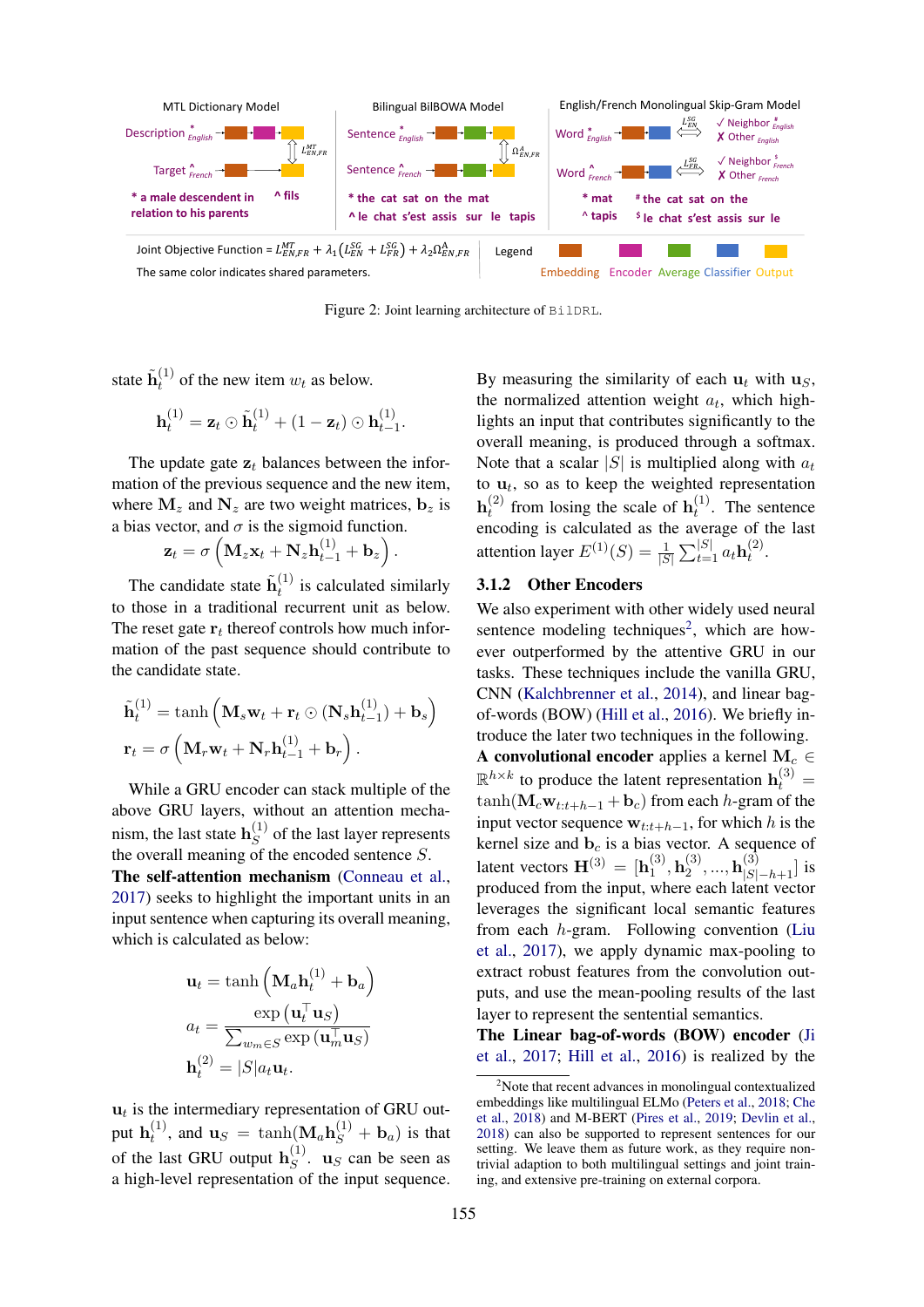sum of projected word embeddings of the input sentence, i.e.  $E^{(2)}(S) = \sum_{t=1}^{|S|} \mathbf{M}_b \mathbf{w}_t$ .

# 3.2 Basic Learning Objective

The objective of learning the dictionary model is to map the encodings of cross-lingual word definitions to the target word embeddings. This is realized by minimizing the following  $L_2$  loss,

$$
L_{ij}^{\text{ST}} = \frac{1}{|D_{ij}|} \sum_{(w^i, S_w^j) \in D_{ij}} ||E_{ij}(S_w^j) - \mathbf{w}^i||_2^2
$$

in which  $E_{ij}$  is the dictionary model that maps from descriptions in  $l_j$  to words in  $l_i$ .

The above defines the basic model variants of BilDRL that learns on a single dictionary. For word representations in the learning process, BilDRL initializes the embedding space using pre-trained word embeddings. Note that, without adopting the joint learning strategy in Section [3.4,](#page-4-0) the learning process does not update word embeddings that are used to represent the definitions and target words. While other forms of loss such as cosine proximity [\(Hill et al.,](#page-9-3) [2016\)](#page-9-3) and hinge loss [\(Ji et al.,](#page-9-10) [2017\)](#page-9-10) may also be used in the learning process, we find that  $L_2$  loss consistently leads to better performance in our experiments.

#### 3.3 Bilingual Multi-task Learning

In cases where entries in a bilingual dictionary are not amply provided, learning the above bilingual dictionary on one ordered language pair may fall short in insufficiency of alignment information. One practical solution is to conduct a bilingual multi-task learning process. In detail, given a language pair  $(l_i, l_j)$ , we learn the dictionary model  $E_{ij}$  on both dictionaries  $D_{ij}$  and  $D_{ji}$  with shared parameters. Correspondingly, we rewrite the previous learning objective function as below, in which  $D = D_{ij} \cup D_{ji}$ .

$$
L_{ij}^{\text{MT}} = \frac{1}{|D|} \sum_{(w, S_w) \in D} ||E_{ij}(S_w) - \mathbf{w}||_2^2.
$$

This strategy non-trivially requests the same dictionary model to represent semantic transfer in two directions of the language pair. To fulfill such a request, we initialize the embedding space using the BilBOWA embeddings [\(Gouws et al.,](#page-9-1) [2015\)](#page-9-1), which provide a unified embedding space that resolves both monolingual and cross-lingual semantic relatedness of words. In practice, we find this

simple multi-task strategy to bring significant improvement to our cross-lingual tasks. Note that, besides BilBOWA, other joint-training bilingual embeddings in a unified space [\(Doval et al.,](#page-9-8) [2018\)](#page-9-8) can also support this strategy, for which we leave the comparison to future work.

# <span id="page-4-0"></span>3.4 Joint Learning Objective

While above learning strategies are based on a fixed embedding space, we lastly propose a joint learning strategy. During the training process, this strategy simultaneously updates the embedding space based on both the dictionary model and the bilingual word embedding model. The learning is through asynchronous minimization of the following joint objective function,

$$
J = L_{ij}^{\text{MT}} + \lambda_1 (L_i^{\text{SG}} + L_j^{\text{SG}}) + \lambda_2 \Omega_{ij}^{\text{A}},
$$

where  $\lambda_1$  and  $\lambda_2$  are two positive hyperparameters.  $L_i^{\text{SG}}$  and  $L_j^{\text{SG}}$  are the original Skip-Gram losses [\(Mikolov et al.,](#page-9-16) [2013b\)](#page-9-16) to separately obtain word embeddings on monolingual corpora of  $l_i$  and  $l_j$ .  $\Omega_{ij}^{\text{A}}$ , termed as below, is the alignment loss to minimize bag-of-words distances for aligned sentence pairs  $(S^i, S^j)$  in parallel corpora  $C_{ij}$ .

$$
\Omega_{ij}^{\mathcal{A}} = \frac{1}{|C_{ij}|} \sum_{(S^i, S^j) \in C_{ij}} d_{S}(S^i, S^j)
$$

$$
d_{S}(S^i, S^j) = \left\| \frac{1}{|S^i|} \sum_{w_m^i \in S^i} \mathbf{w}_m^i - \frac{1}{|S^j|} \sum_{w_n^j \in S^j} \mathbf{w}_n^j \right\|_2^2
$$

The joint learning process adapts the embedding space to better suit the dictionary model, which is shown to further enhance the crosslingual learning of BilDRL.

# 3.5 Training

To initialize the embedding space, we pretrained BilBOWA on the parallel corpora Europarl v7 [\(Koehn,](#page-9-17) [2005\)](#page-9-17) and monolingual corpora of tokenized Wikipedia dump [\(Al-Rfou et al.,](#page-8-11) [2013\)](#page-8-11). For models without joint learning, we use AMSGrad [\(Reddi et al.,](#page-10-13) [2018\)](#page-10-13) to optimize the parameters. Each model without bilingual multi-task learning thereof, is trained on batched samples from each individual dictionary. Multi-task learning models are trained on batched samples from two dictionaries. Within each batch, entries of different directions of languages can be mixed together. For joint learning, we conduct an efficient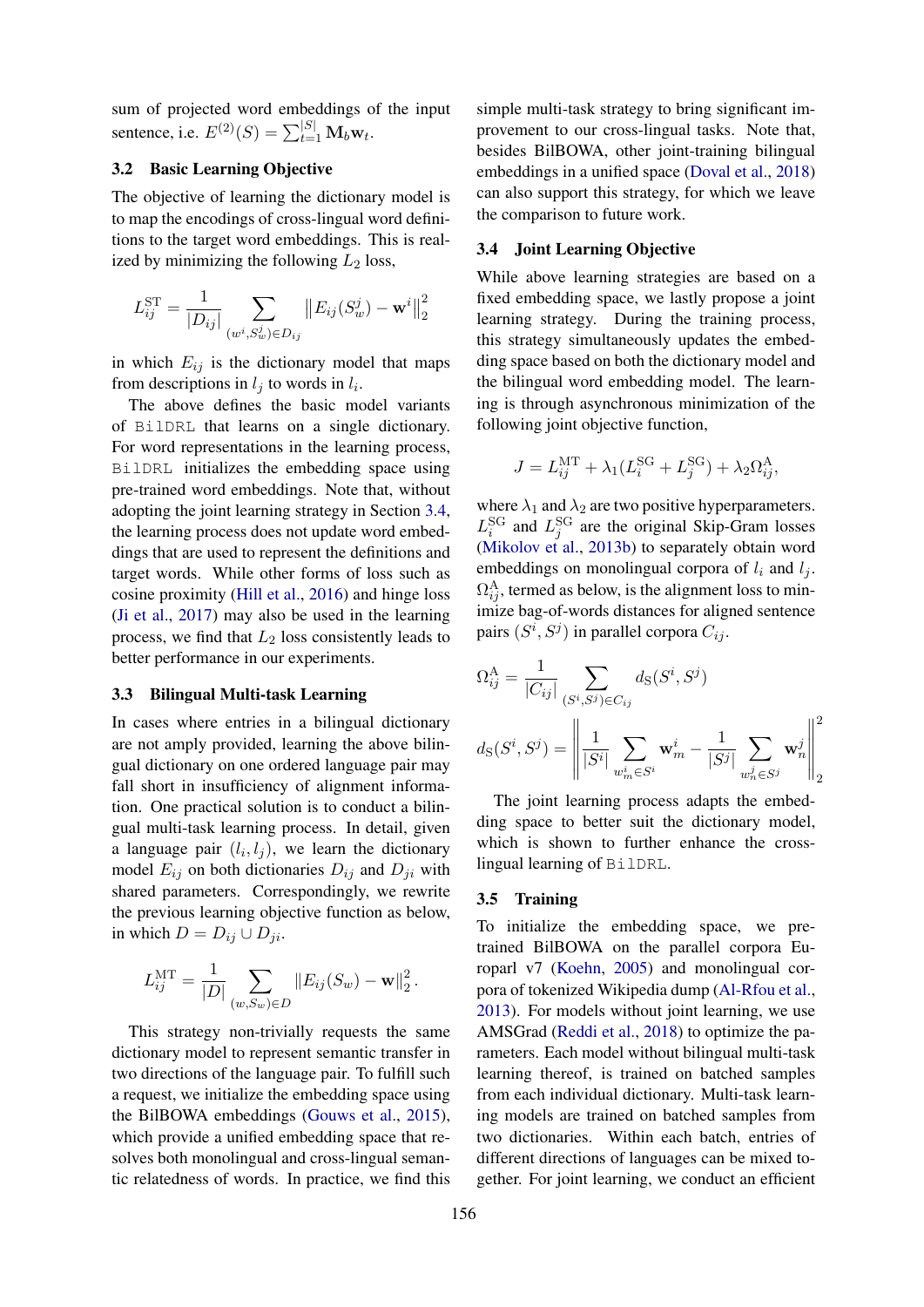multi-threaded asynchronous training [\(Mnih et al.,](#page-9-18) [2016\)](#page-9-18) of AMSGrad. In detail, after initializing the embedding space based on pre-trained BilBOWA, parameter updating based on the four components of J occurs across four worker threads. Two monolingual threads select batches of monolingual contexts from the Wikipedia dump of two languages for Skip-Gram, one alignment thread randomly samples parallel sentences from Europarl, and one dictionary thread extracts samples of entries for a bilingual multi-task dictionary model. Each thread makes a batched update to model parameters asynchronously for each term of J. The asynchronous training of all threads keeps going until the dictionary thread finishes its epochs.

# 4 Experiments

We present experiments on two multilingual tasks: the cross-lingual reverse dictionary retrieval task and the bilingual paraphrase identification task.

### 4.1 Datasets

The experiment of cross-lingual reverse dictionary retrieval is conducted on a trilingual dataset *Wikt3l*. This dataset is extracted from Wik-tionary<sup>[3](#page-5-0)</sup>, which is one of the largest freely available multilingual dictionary resources on the Web. Wikt3l contains dictionary entries of language pairs (English, French) and (English, Spanish), which form En-Fr, Fr-En, En-Es and Es-En dictionaries on four bridges of languages in total. Two types of cross-lingual definitions are extracted from Wiktionary: (i) cross-lingual definitions provided under the *Translations* sections of Wiktionary pages; (ii) monolingual definitions for words that are linked to a cross-lingual counterpart with a inter-language link<sup>[4](#page-5-1)</sup> of Wiktionary. We exclude all the definitions of stop words in constructing the dataset, and list the statistics in Table [1.](#page-5-2)

Since existing datasets for paraphrase identification are merely monolingual, we contribute with another dataset *WBP3l* for cross-lingual sentential paraphrase identification. This dataset contains 6,000 pairs of bilingual sentence pairs respectively for En-Fr and En-Es settings. Within each bilingual setting, positive cases are formed as pairs of descriptions aligned by inter-language links, which exclude the word descriptions in

<span id="page-5-2"></span>

| Dictionary   En-Fr Fr-En En-Es Es-En                                                 |  |  |
|--------------------------------------------------------------------------------------|--|--|
| #Target words 15,666 16,857 8,004 16,986<br>#Definitions 50,412 58,808 20,930 56,610 |  |  |
|                                                                                      |  |  |

Table 1: Statistics of the bilingual dictionary dataset Wikt3l.

<span id="page-5-3"></span>

| <b>Positive Examples</b>                                               |
|------------------------------------------------------------------------|
| <b>En:</b> Being remote in space.                                      |
| <b>Fr</b> : Se trouvant à une grande distance.                         |
| <b>En:</b> The interdisciplinary science that applies theories and     |
| methods of the physical sciences to questions of biology.              |
| <b>Es</b> : Ciencia que emplea y desarrolla las teorias y métodos de   |
| la física en la investigación de los sistemas biolgicos.               |
| <b>Negative Examples</b>                                               |
| <b>En:</b> A person who secedes or supports secession from a           |
| <i>political union.</i>                                                |
| $\mathbf{F}$ r: Contrôle politique exercé par une grande puissance sur |
| une contre inféodée.                                                   |
| <b>En:</b> The fear of closed, tight places.                           |
| <b>Es</b> : Pérdida o disminución considerables de la memoria.         |

Table 2: Examples of bilingual paraphrases from WBP3l.

Wikt3l for training BilDRL. To generate negative examples, given a source word, we first find its 15 nearest neighbors in the embedding space. Within the nearest neighbors, we use ConceptNet [\(Speer et al.,](#page-10-14) [2017\)](#page-10-14) to filter out the synonyms of the source word, so as to prevent from generating false negative cases. Then we randomly pick one word from the filtered neighbors and pair its cross-lingual definition with the English definition of the source word to create a negative case. This process ensures that each negative case is endowed with limited dissimilarity of sentence meanings, which makes the decision more challenging. For each language setting, we randomly select 70% for training, 5% for validation, and the rest 25% for testing. Note that each language setting of this dataset thereof, matches with the quantity and partitioning of sentence pairs in the widely-used Microsoft Research Paraphrase Corpus benchmark for monolingual paraphrase identification [\(Yin et al.,](#page-10-15) [2016;](#page-10-15) [Das and Smith,](#page-9-19) [2009\)](#page-9-19). Several examples from the dataset are shown in Table [2.](#page-5-3) The datasets and the processing scripts are available at [https://github.com/muhaochen/](https://github.com/muhaochen/bilingual_dictionaries) [bilingual\\_dictionaries](https://github.com/muhaochen/bilingual_dictionaries).

# 4.2 Cross-lingual Reverse Dictionary Retrieval

The objective of this task is to enable cross-lingual semantic retrieval of words based on descriptions. Besides comparing variants of BilDRL that adopt different sentence encoders and learning strate-

<span id="page-5-1"></span><span id="page-5-0"></span> $3$ <https://www.wiktionary.org/>

<sup>4</sup>An inter-language link matches the entries of counterpart words between language versions of Wiktionary.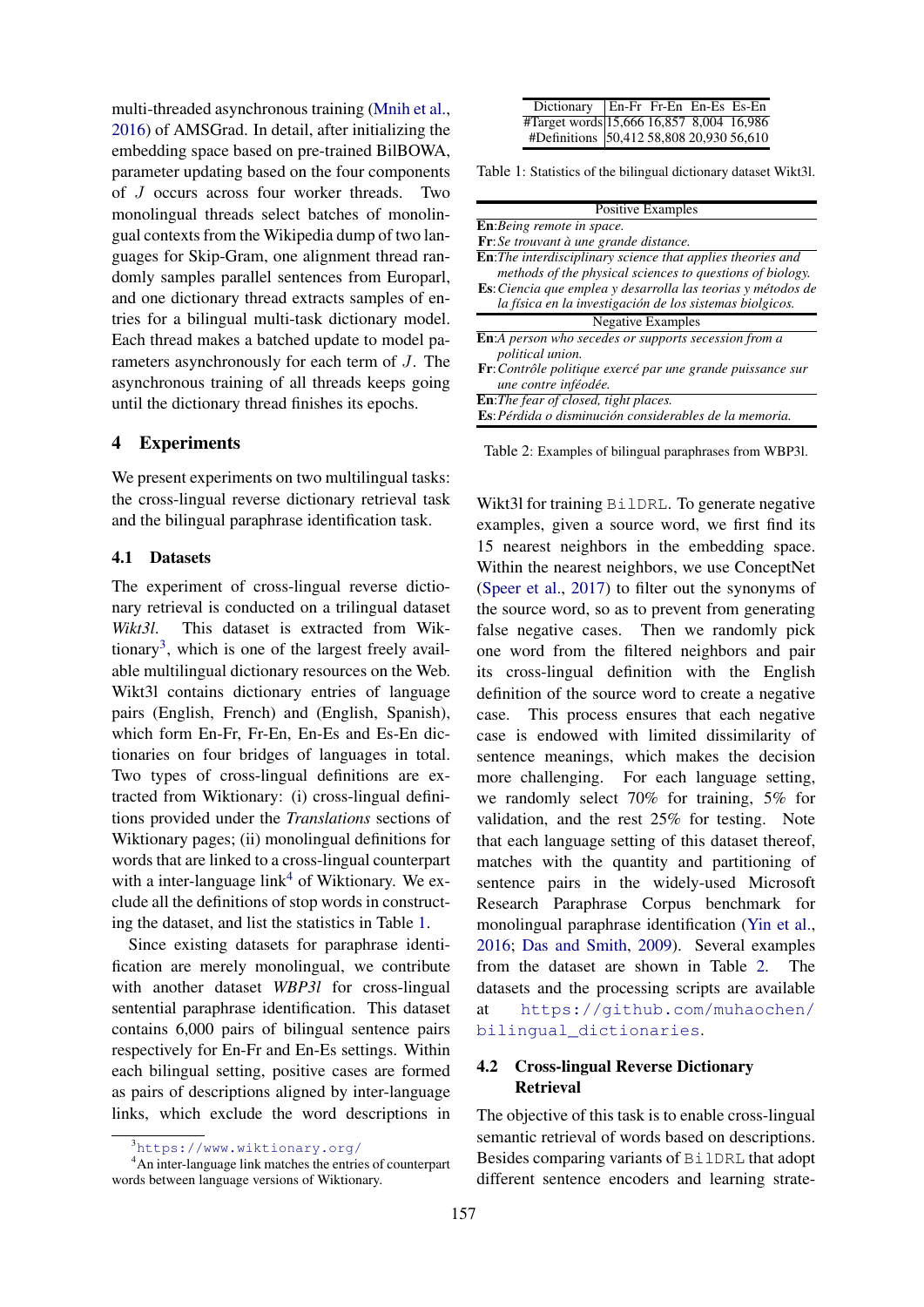<span id="page-6-0"></span>

| Languages      |      | $En-Fr$ |            |      | $Fr$ -En   |       |      | $En-Es$ |       |      | $Es-En$     |       |
|----------------|------|---------|------------|------|------------|-------|------|---------|-------|------|-------------|-------|
| Metric         | P@1  | P@10    | $MRR$      | P@1  | P@10       | MRR   | P@1  | P@10    | $MRR$ |      | $P@1\;P@10$ | MRR   |
| <b>BOW</b>     | 0.8  | 3.4     | 0.011      | 0.4  | 2.2        | 0.006 | 0.4  | 2.4     | 0.007 | 0.4  | 2.6         | 0.007 |
| <b>CNN</b>     | 6.0  | 12.4    | 0.070      | 6.4  | 14.8       | 0.072 | 3.8  | 7.2     | 0.045 | 7.0  | 16.8        | 0.088 |
| <b>GRU</b>     | 35.6 | 46.0    | 0.380      | 38.8 | 49.8       | 0.410 | 47.8 | 59.0    | 0.496 | 57.6 | 67.2        | 0.604 |
| <b>ATT</b>     | 38.8 | 47.4    | 0.411      | 39.8 | 50.2       | 0.425 | 51.6 | 59.2    | 0.534 | 60.4 | 68.4        | 0.629 |
| GRU-mono       | 21.8 | 33.2    | 0.242      | 27.8 | 37.0       | 0.297 | 34.4 | 41.2    | 0.358 | 36.8 | 47.2        | 0.392 |
| ATT-mono       | 22.8 | 33.6    | 0.249      | 27.4 | 39.0       | 0.298 | 34.6 | 42.2    | 0.358 | 39.4 | 48.6        | 0.414 |
| <b>GRU-MTL</b> | 43.4 | 49.2    | 0.452      | 44.4 | 52.8       | 0.467 | 50.4 | 60.0    | 0.530 | 63.6 | 71.8        | 0.659 |
| ATT-MTL        | 46.8 | 56.6    | 0.487      | 47.6 | 56.6       | 0.497 | 55.8 | 62.2    | 0.575 | 66.4 | 75.0        | 0.687 |
| ATT-joint      | 63.6 | 69.4    | 0.654 68.2 |      | $\bf 75.4$ | 0.706 | 69.0 | 72.8    | 0.704 | 78.6 | 83.4        | 0.803 |

Table 3: Cross-lingual reverse dictionary retrieval results by BilDRL variants. We report  $P@1$ ,  $P@10$ , and  $MRR$  on four groups of models: (i) basic dictionary models that adopt four different encoding techniques (BOW, CNN, GRU and ATT); (ii) models with the two best encoding techniques that enforce the monolingual retrieval approach by [Hill et al.](#page-9-3) [\(2016\)](#page-9-3) (GRUmono and ATT-mono); (iii) models adopting bilingual multi-task learning (GRU-MTL and ATT-MTL); (iv) joint learning that employs the best dictionary model of ATT-MTL (ATT-joint).

gies, we also compare with the monolingual retrieval approach proposed by [Hill et al.](#page-9-3) [\(2016\)](#page-9-3). Instead of directly associating cross-lingual word definitions, this approach learns definition-toword mappings in a monolingual scenario. When it applies to the multilingual setting, given a lexical definition, it first retrieves the corresponding word in the source language. Then, it looks for semantically related words in the target language using bilingual word embeddings. As discussed in Section [3,](#page-2-0) NMT does not apply to this task due that it cannot capture the multi-granular correspondence between a sentence and a word.

Evaluation Protocol. Before training the models, we randomly select 500 word definitions from each dictionary respectively as test cases, and exclude these definitions from the training data. Each of the basic BilDRL variants are trained on one bilingual dictionary. The monolingual retrieval models are trained to fit the target words in the original languages of the word definitions, which are also provided in Wiktionary. BilDRL variants with multi-task or joint learning use both dictionaries of the same language pair. In the test phase, for each test case  $(w^i, S_w^j) \in D_{ij}$ , the prediction performs a kNN search from the definition encoding  $E_{ij}(S_w^j)$ , and record the rank of  $w<sup>i</sup>$  within the vocabulary of  $l_i$ . We limit the vocabularies to all words that appear in the Wikt3l dataset, which involve around 45k English words, 44k French words and 36k Spanish words. To prevent the surface information of the target word from appearing in the definition, we have also masked out any translation of the target word occurring in the definition using a wildcard token <concept>. We aggregate three metrics on test cases: the accuracy  $P@1$  (%), the proportion of

ranks no larger than 10  $P@10$  (%), and mean reciprocal rank MRR.

We pre-train BilBOWA based on the original configuration by [Gouws et al.](#page-9-1) [\(2015\)](#page-9-1) and obtain 50-dimensional initialization of bilingual word embedding spaces respectively for the English-French and English-Spanish settings. For CNN, GRU, and attentive GRU (ATT) encoders, we stack five of each corresponding encoding layers with hidden-sizes of 200, and two affine layers are applied to the final output for dimension reduction. This encoder architecture consistently represents the best performance through our tuning. Through comprehensive hyperparameter tuning, we fix the learning rate  $\alpha$  to 0.0005, the exponential decay rates of AMSGrad  $\beta_1$  and  $\beta_2$  to 0.9 and 0.999, coefficients  $\lambda_1$  and  $\lambda_2$  to both 0.1, and batch size to 64. Kernel-size and pooling-size are both set to 2 for CNN. Word definitions are zero-padded (short ones) or truncated (long ones) to the sequence length of 15, since most definitions (over 92%) are within 15 words in the dataset. Training is limited to 1,000 epochs for all models as well as the dictionary thread of asynchronous joint learning, in which all models are able to converge.

Results. Results are reported in Table [3](#page-6-0) in four groups. The first group compares four different encoding techniques for the basic dictionary models. GRU thereof consistently outperforms CNN and BOW, since the latter two fail to capture the important sequential information for descriptions. ATT that weighs among the hidden states has notable improvements over GRU. While we equip the two better encoding techniques with the monolingual retrieval approach (GRU-mono and ATTmono), we find that the way of learning the dictionary models towards monolingual targets and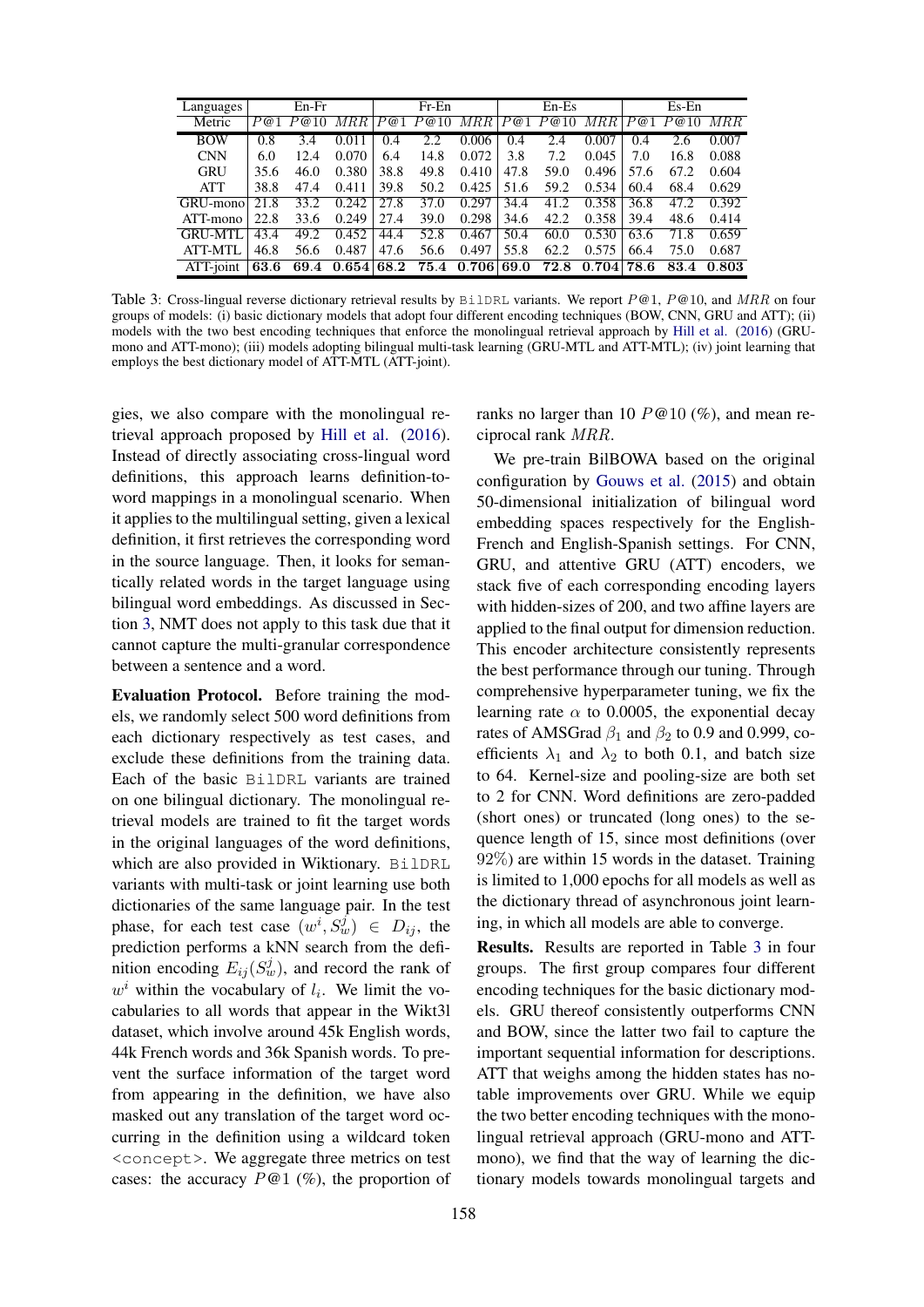retrieving cross-lingual related words incurs more impreciseness to the task. For models of the third group that conduct multi-task learning in two directions of a language pair, the results show significant enhancement of performance in both directions. For the final group of results, we incorporate the best variant of multi-task models into the joint learning architecture, which leads to compelling improvement of the task on all settings. This demonstrates that properly adapting the word embeddings in joint with the bilingual dictionary model efficaciously constructs the embedding space that suits better the representation of both bilingual lexical and sentential semantics.

In general, this experiment has identified the proper encoding techniques of the dictionary model. The proposed strategies of multi-task and joint learning effectively contribute to the precise characterization of the cross-lingual correspondence of lexical and sentential semantics, which have led to very promising capability of crosslingual reverse dictionary retrieval.

### 4.3 Bilingual Paraphrase Identification

The bilingual paraphrase identification problem<sup>[5](#page-7-0)</sup> is a binary classification task with the goal to decide whether two sentences in different languages express the same meanings. BilDRL provides an effective solution by transferring sentential meanings to word-level representations and learning a simple classifier. We evaluate three variants of BilDRL on this task using WBP3l: the multi-task BilDRL with GRU encoders (BilDRL-GRU-MTL), the multi-task BilDRL with attentive GRU encoders (BilDRL-ATT-MTL), and the joint learning BilDRL with with attentive GRU encoders (BilDRL-ATT-joint). We compare against several baselines of neural sentence pair models that are proposed for monolingual paraphrase identification. These models include Siamese structures of CNN (BiCNN) (Yin and Schütze, [2015\)](#page-10-16), RNN (BiLSTM) [\(Mueller and Thyagara](#page-10-17)[jan,](#page-10-17) [2016\)](#page-10-17), attentive CNN (ABCNN) [\(Yin et al.,](#page-10-15) [2016\)](#page-10-15), attentive GRU (BiATT) (Rocktäschel et al., [2016\)](#page-10-7), and BOW (BiBOW). To support the reasoning of cross-lingual semantics, we provide the baselines with the same BilBOWA embeddings.

<span id="page-7-1"></span>

| Languages                              |      | En&Fr                   | En&Es |    |  |
|----------------------------------------|------|-------------------------|-------|----|--|
| Metrics                                | Acc. | F1                      | Acc.  | F1 |  |
| <b>BiBOW</b>                           |      | 54.93 0.622 56.27 0.623 |       |    |  |
| <b>BiCNN</b>                           |      | 54.33 0.625 53.80 0.611 |       |    |  |
| <b>ABCNN</b>                           |      | 56.73 0.644 58.83 0.655 |       |    |  |
| <b>BiLSTM</b>                          |      | 59.60 0.662 57.60 0.637 |       |    |  |
| <b>BiATT</b>                           |      | 61.47 0.699 61.27 0.689 |       |    |  |
| BilDRL-GRU-MTL 64.80 0.732 63.33 0.722 |      |                         |       |    |  |
| BilDRL-ATT-MTL                         |      | 65.27 0.735 66.07 0.735 |       |    |  |
| BilDRL-ATT-joint                       |      | 68.530.785 67.130.759   |       |    |  |

Table 4: Accuracy and F1-scores of bilingual paraphrase identification. For BilDRL, the results by three model variants are reported: BilDRL-GRU-MTL and BilDRL-ATT-MTL are models with bilingual multi-task learning, and BilDRL-ATT-joint is the best ATT-based dictionary model variant deployed with both multi-task and joint learning.

Evaluation protocol. BilDRL transfers each sentence into a vector in the word embedding space. Then, for each sentence pair in the train set, a Multi-layer Perceptron (MLP) with a binary softmax loss is trained on the subtraction of two vectors as a downstream classifier. Baseline models are trained end-to-end, each of which directly uses a parallel pair of encoders with shared parameters and an MLP that is stacked to the subtraction of two sentence vectors. Note that some works use concatenation (Yin and Schütze, [2015\)](#page-10-16) or Manhattan distances [\(Mueller and Thyagarajan,](#page-10-17) [2016\)](#page-10-17) of sentence vectors instead of their subtraction [\(Jiang](#page-9-4) [et al.,](#page-9-4) [2018\)](#page-9-4), which we find to be less effective on small amount of data.

We apply the configurations of the sentence encoders from the last experiment to corresponding baselines, so as to show the performance under controlled variables. Training of a classifier is terminated by early-stopping based on the validation set. Following convention [\(Hu et al.,](#page-9-20) [2014;](#page-9-20) [Yin](#page-10-15) [et al.,](#page-10-15) [2016\)](#page-10-15), we report the accuracy and F1 scores. Results. This task is challenging due to the heterogeneity of cross-lingual paraphrases and limitedness of learning resources. The results in Table [4](#page-7-1) show that all the baselines, where BiATT consistently outperforms the others, merely reaches slightly over 60% of accuracy on both En-Fr and En-Es settings. We believe that it comes down to the fact that sentences of different languages are often drastically heterogenous in both lexical semantics and the sentence grammar that governs the composition of words. Hence, it is not surprising that previous neural sentence pair models, which capture the semantic relation of bilingual sentences directly from all participating words, fall short at the multilingual task. BilDRL, how-

<span id="page-7-0"></span><sup>&</sup>lt;sup>5</sup>Paraphrases have similar meanings, but can largely differ in content details and word orders. Hence, they are essentially different from translations. We have found that even the well-recognized Google NMT frequently caused distortions to short sentence meanings, and led to results that were close to random guess by the baseline classifiers after translation.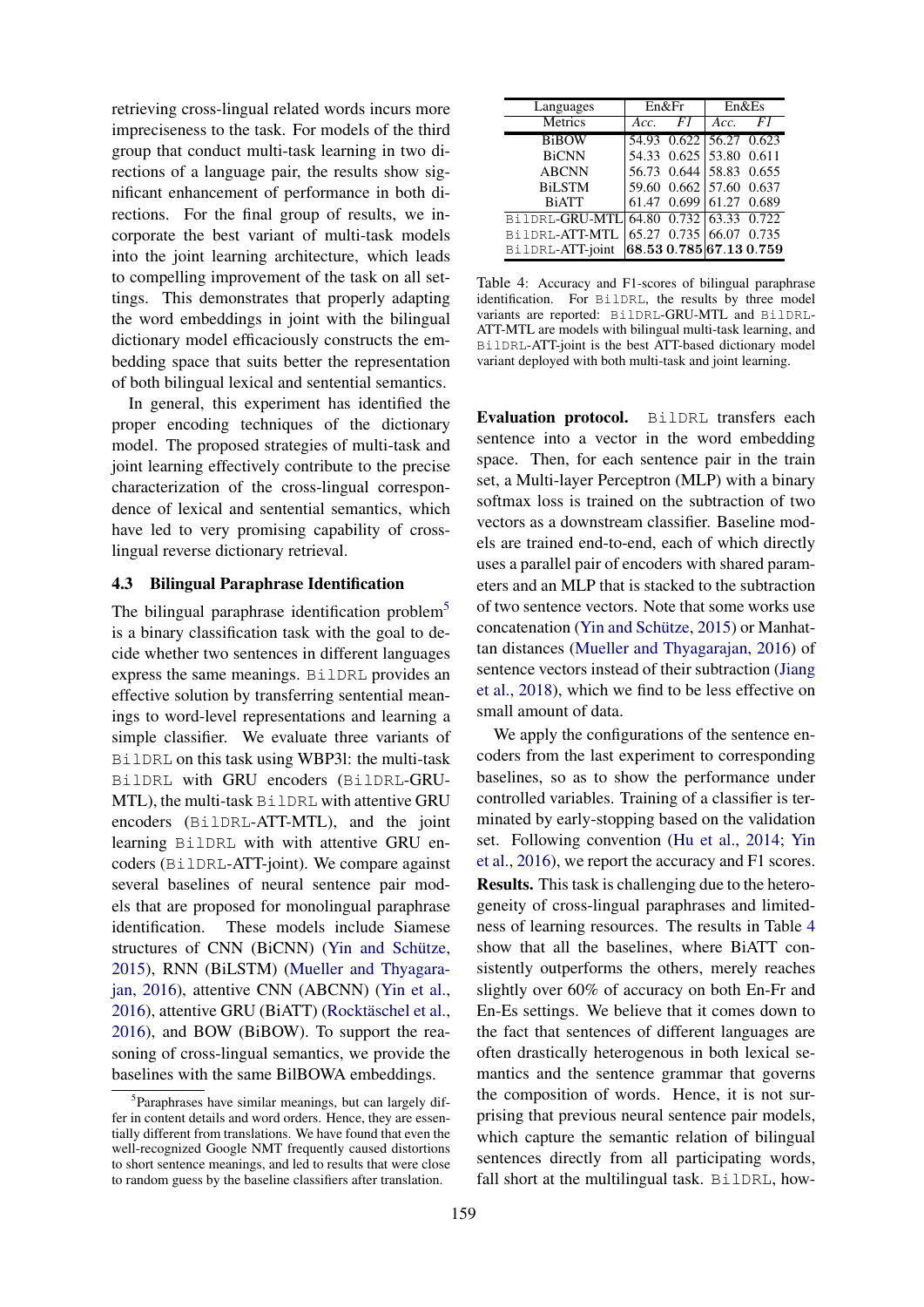ever, effectively leverages the correspondence of lexical and sentential semantics to simplify the task to an easier entailment task in the lexicon space, for which the multi-task learning BilDRL-ATT-MTL outperforms the best baseline respectively by 3.80% and 4.80% of accuracy in both language settings, while BilDRL-ATT-joint, employing the joint learning, further improves the task by another satisfying 3.26% and 1.06% of accuracy. Both also show notable increment in F1.

# 5 Conclusion and Future Work

In this paper, we propose a neural embedding model BilDRL that captures the correspondence of cross-lingual lexical and sentential semantics. We experiment with multiple forms of neural models and identify the best technique. The two learning strategies, bilingual multi-task learning and joint learning, are effective at enhancing the cross-lingual learning with limited resources, and also achieve promising performance on crosslingual reverse dictionary retrieval and bilingual paraphrase identification tasks by associating lexical and sentential semantics. An important direction of future work is to explore whether the word-sentence alignment can improve bilingual word embeddings. Applying BilDRL to bilingual question answering and semantic search systems is another important direction.

#### 6 Acknowledgement

We thank the anonymous reviewers for their insightful comments. This work was supported in part by National Science Foundation Grant IIS-1760523.

#### References

- <span id="page-8-11"></span>Rami Al-Rfou, Bryan Perozzi, and Steven Skiena. 2013. Plyglot: Distributed word representations for multilingual nlp. In *The SIGNLL Conference on Computational Natural Language Learning*.
- <span id="page-8-3"></span>Mikel Artetxe, Gorka Labaka, and Eneko Agirre. 2016. Learning principled bilingual mappings of word embeddings while preserving monolingual invariance. In *Proceedings of the 2016 Conference on Empirical Methods in Natural Language Processing*, pages 2289–2294.
- <span id="page-8-4"></span>Mikel Artetxe, Gorka Labaka, and Eneko Agirre. 2017. Learning bilingual word embeddings with (almost) no bilingual data. In *Proceedings of the 55th Annual*

*Meeting of the Association for Computational Linguistics (Volume 1: Long Papers)*, volume 1, pages 451–462.

- <span id="page-8-2"></span>Colin Bannard and Chris Callison-Burch. 2005. Paraphrasing with bilingual parallel corpora. In *Proceedings of the 43rd Annual Meeting on Association for Computational Linguistics*, pages 597–604. Association for Computational Linguistics.
- <span id="page-8-1"></span>Sarath Chandar, Stanislas Lauly, Hugo Larochelle, Mitesh Khapra, Balaraman Ravindran, Vikas C Raykar, and Amrita Saha. 2014. An autoencoder approach to learning bilingual word representations. In *Advances in Neural Information Processing Systems*, pages 1853–1861.
- <span id="page-8-10"></span>Wanxiang Che, Yijia Liu, Yuxuan Wang, Bo Zheng, and Ting Liu. 2018. Towards better UD parsing: Deep contextualized word embeddings, ensemble, and treebank concatenation. In *CoNLL Shared Task*, pages 55–64. ACL.
- <span id="page-8-6"></span>Muhao Chen, Chang Ping Meng, Gang Huang, and Carlo Zaniolo. 2018a. Neural article pair modeling for wikipedia sub-article machine. In *Proceedings of European Conference of Machine Learning*.
- <span id="page-8-0"></span>Muhao Chen, Yingtao Tian, Kai-Wei Chang, Steven Skiena, and Carlo Zaniolo. 2018b. Co-training embeddings of knowledge graphs and entity descriptions for cross-lingual entity alignment. In *Proceedings of the 27th International Joint Conference on Artificial Intelligence*.
- <span id="page-8-8"></span>Kyunghyun Cho, Bart van Merrienboer, Caglar Gulcehre, Dzmitry Bahdanau, Fethi Bougares, Holger Schwenk, and Yoshua Bengio. 2014. Learning phrase representations using rnn encoder–decoder for statistical machine translation. In *Proceedings of the 2014 Conference on Empirical Methods in Natural Language Processing (EMNLP)*, pages 1724– 1734.
- <span id="page-8-7"></span>Sumit Chopra, Michael Auli, and Alexander M Rush. 2016. Abstractive sentence summarization with attentive recurrent neural networks. In *Proceedings of the 2016 Conference of the North American Chapter of the Association for Computational Linguistics: Human Language Technologies*, pages 93–98.
- <span id="page-8-9"></span>Alexis Conneau, Douwe Kiela, Holger Schwenk, Loïc Barrault, and Antoine Bordes. 2017. Supervised learning of universal sentence representations from natural language inference data. In *Proceedings of the 2017 Conference on Empirical Methods in Natural Language Processing*, pages 670–680.
- <span id="page-8-5"></span>Jocelyn Coulmance, Jean-Marc Marty, Guillaume Wenzek, and Amine Benhalloum. 2015. Transgram, fast cross-lingual word-embeddings. In *Proceedings of the 2015 Conference on Empirical Methods in Natural Language Processing*, pages 1109– 1113.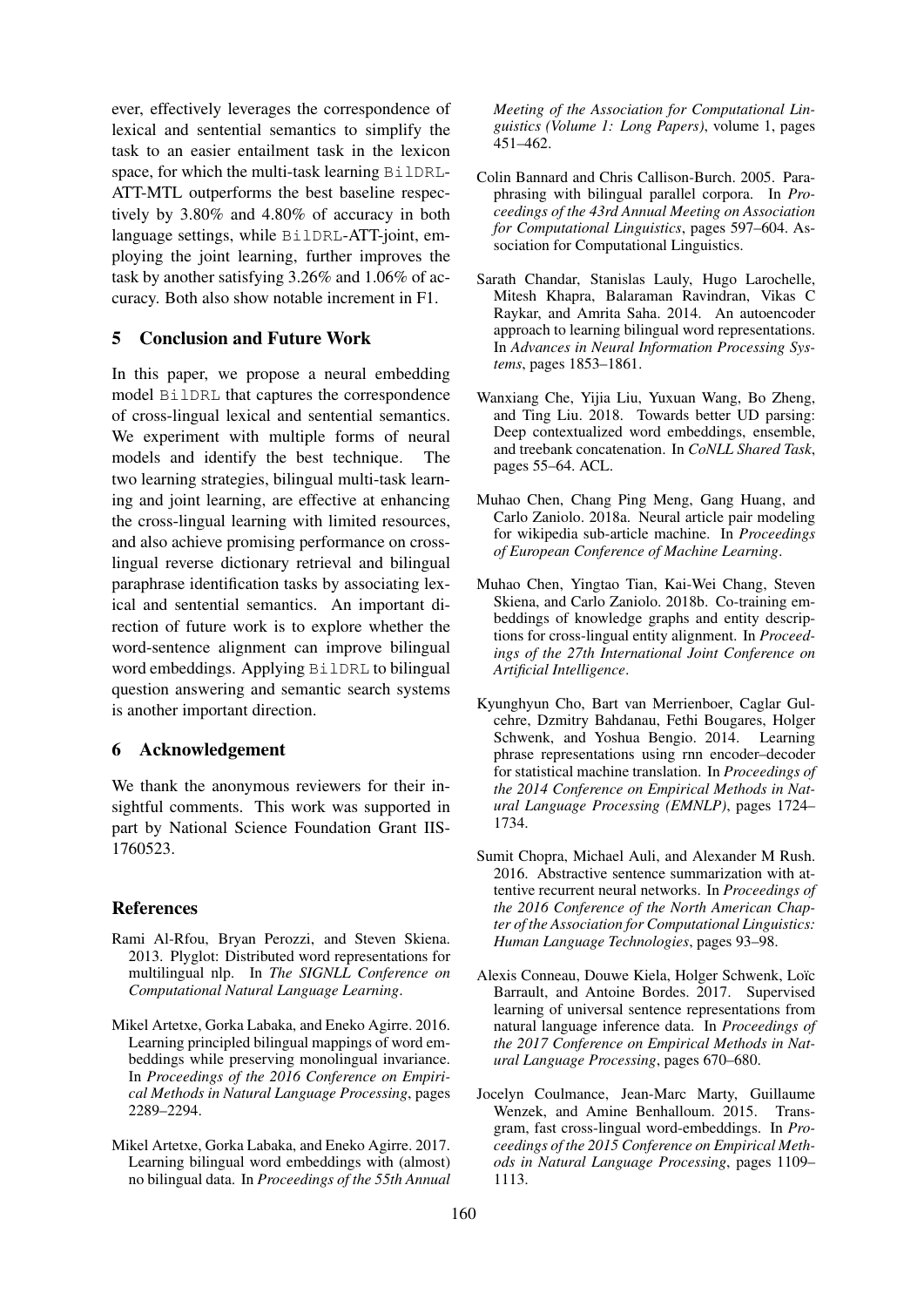- <span id="page-9-19"></span>Dipanjan Das and Noah A Smith. 2009. Paraphrase identification as probabilistic quasi-synchronous recognition. In *Proceedings of the Joint Conference of the 47th Annual Meeting of the ACL and the 4th International Joint Conference on Natural Language Processing*, pages 468–476. Association for Computational Linguistics.
- <span id="page-9-15"></span>Jacob Devlin, Ming-Wei Chang, Kenton Lee, and Kristina Toutanova. 2018. Bert: Pre-training of deep bidirectional transformers for language understanding. *arXiv preprint arXiv:1810.04805*.
- <span id="page-9-0"></span>Jacob Devlin, Rabih Zbib, Zhongqiang Huang, Thomas Lamar, Richard Schwartz, and John Makhoul. 2014. Fast and robust neural network joint models for statistical machine translation. In *Proceedings of the 52nd Annual Meeting of the Association for Computational Linguistics (Volume 1: Long Papers)*, volume 1, pages 1370–1380.
- <span id="page-9-8"></span>Yerai Doval, Jose Camacho-Collados, Luis Espinosa Anke, and Steven Schockaert. 2018. Improving cross-lingual word embeddings by meeting in the middle. In *Proceedings of the 2018 Conference on Empirical Methods in Natural Language Processing*, pages 294–304.
- <span id="page-9-11"></span>Ben Eisner, Tim Rocktäschel, Isabelle Augenstein, Matko Bošnjak, and Sebastian Riedel. 2016. emoji2vec: Learning emoji representations from their description. *arXiv preprint arXiv:1609.08359*.
- <span id="page-9-7"></span>Manaal Faruqui and Chris Dyer. 2014. Improving vector space word representations using multilingual correlation. In *Proceedings of the 14th Conference of the European Chapter of the Association for Computational Linguistics*, pages 462–471.
- <span id="page-9-1"></span>Stephan Gouws, Yoshua Bengio, and Greg Corrado. 2015. Bilbowa: Fast bilingual distributed representations without word alignments. In *Proceedings of the 32nd International Conference on Machine Learning*, pages 748–756.
- <span id="page-9-3"></span>Felix Hill, KyungHyun Cho, Anna Korhonen, and Yoshua Bengio. 2016. Learning to understand phrases by embedding the dictionary. *Transactions of the Association for Computational Linguistics*, 4:17–30.
- <span id="page-9-20"></span>Baotian Hu, Zhengdong Lu, Hang Li, and Qingcai Chen. 2014. Convolutional neural network architectures for matching natural language sentences. In *Advances in neural information processing systems*, pages 2042–2050.
- <span id="page-9-5"></span>Jan H Hulstijn, Merel Hollander, and Tine Greidanus. 1996. Incidental vocabulary learning by advanced foreign language students: The influence of marginal glosses, dictionary use, and reoccurrence of unknown words. *The modern language journal*, 80(3):327–339.
- <span id="page-9-10"></span>Guoliang Ji, Kang Liu, Shizhu He, Jun Zhao, et al. 2017. Distant supervision for relation extraction with sentence-level attention and entity descriptions. In *Proceedings of the AAAI International Conference on Artificial Intelligence*, pages 3060–3066.
- <span id="page-9-4"></span>Jyun-Yu Jiang, Francine Chen, Yan-Ying Chen, and Wei Wang. 2018. Learning to disentangle interleaved conversational threads with a siamese hierarchical network and similarity ranking. In *Proceedings of the 2018 Conference of the North American Chapter of the Association for Computational Linguistics: Human Language Technologies, Volume 1 (Long Papers)*, volume 1, pages 1812–1822.
- <span id="page-9-13"></span>Nal Kalchbrenner, Edward Grefenstette, Phil Blunsom, Dimitri Kartsaklis, Nal Kalchbrenner, Mehrnoosh Sadrzadeh, Nal Kalchbrenner, Phil Blunsom, Nal Kalchbrenner, and Phil Blunsom. 2014. A convolutional neural network for modelling sentences. In *Proceedings of the 52nd Annual Meeting of the Association for Computational Linguistics*, pages 212– 217. Association for Computational Linguistics.
- <span id="page-9-9"></span>Ryan Kiros, Yukun Zhu, Ruslan R Salakhutdinov, Richard Zemel, Raquel Urtasun, Antonio Torralba, and Sanja Fidler. 2015. Skip-thought vectors. In *Advances in neural information processing systems*, pages 3294–3302.
- <span id="page-9-17"></span>Philipp Koehn. 2005. Europarl: A parallel corpus for statistical machine translation. In *MT summit*, volume 5, pages 79–86.
- <span id="page-9-14"></span>Jingzhou Liu, Wei-Cheng Chang, Yuexin Wu, and Yiming Yang. 2017. Deep learning for extreme multi-label text classification. In *Proceedings of the 40th International ACM SIGIR Conference on Research and Development in Information Retrieval*, pages 115–124. ACM.
- <span id="page-9-2"></span>Thang Luong, Hieu Pham, and Christopher D Manning. 2015a. Bilingual word representations with monolingual quality in mind. In *Proceedings of the 1st Workshop on Vector Space Modeling for Natural Language Processing*, pages 151–159.
- <span id="page-9-12"></span>Thang Luong, Hieu Pham, and Christopher D Manning. 2015b. Effective approaches to attentionbased neural machine translation. In *Proceedings of the 2015 Conference on Empirical Methods in Natural Language Processing*, pages 1412–1421.
- <span id="page-9-6"></span>Tomas Mikolov, Quoc V Le, and Ilya Sutskever. 2013a. Exploiting similarities among languages for machine translation. *arXiv preprint arXiv:1309.4168*.
- <span id="page-9-16"></span>Tomas Mikolov, Ilya Sutskever, et al. 2013b. Distributed representations of words and phrases and their compositionality. In *Advances in Neural Information Processing Systems*.
- <span id="page-9-18"></span>Volodymyr Mnih, Adria Puigdomenech Badia, Mehdi Mirza, Alex Graves, Timothy Lillicrap, Tim Harley, David Silver, and Koray Kavukcuoglu. 2016. Asynchronous methods for deep reinforcement learning.